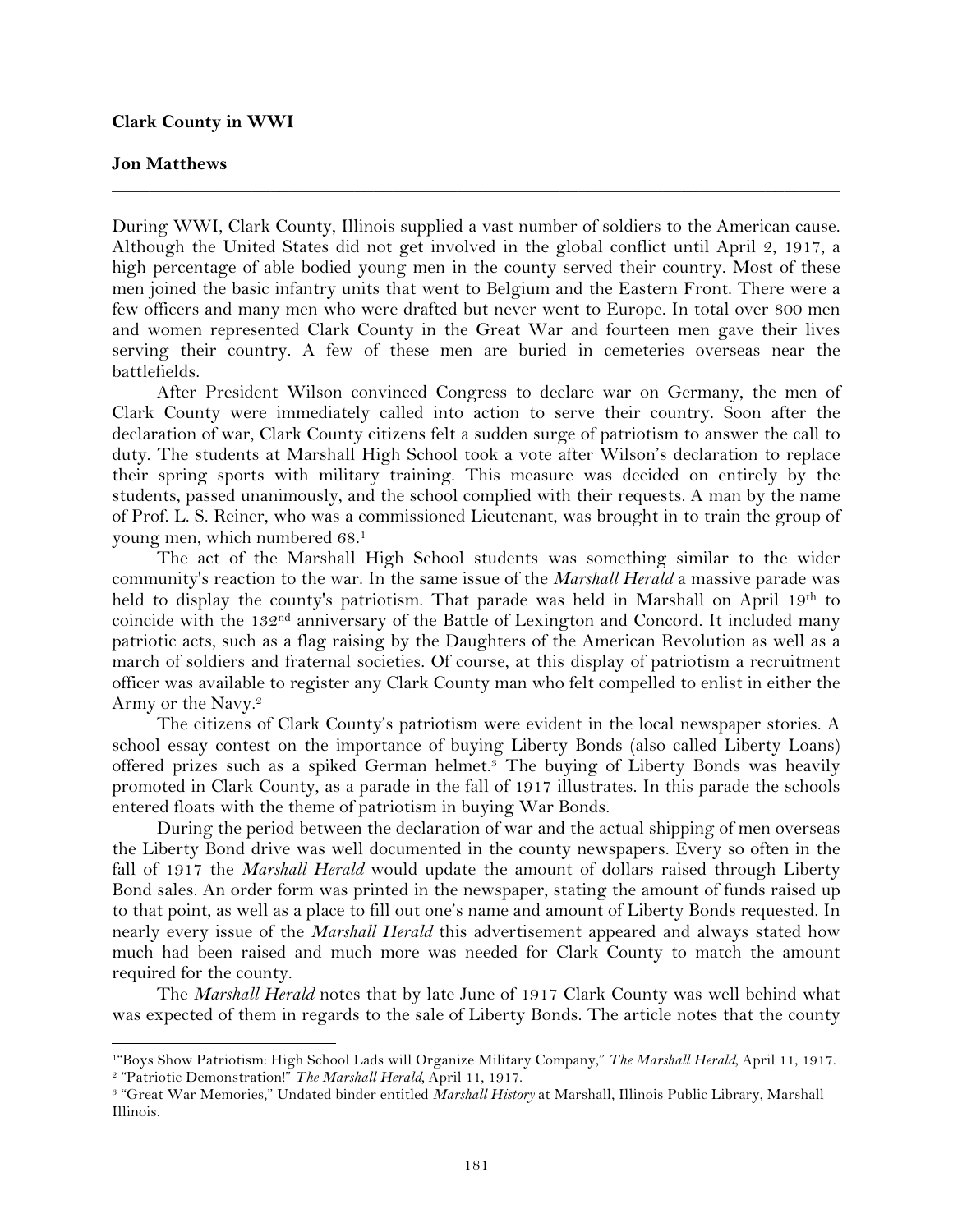was expected to buy 600,000 dollars in Liberty Bonds but had only purchased collectively as a county a little over 100,000.4 This was a major concern for the county papers that wanted to display the patriotism of the local citizens. In future articles the editors were highly critical of the county's residents for not doing enough. They showed how much Edgar County had raised in comparison to Clark and also noted that Douglas County was leading the state in the Liberty Bond drive based on percentage. The editors tried to shame their own citizens by pointing out that Douglas County was seen as the "most patriotic spot in Illinois."5

Despite the apparent failure of the County to meet its Liberty Loan goals, the government set a new goal of 730,800 dollars in October of 1917 for Clark County. "The expectations for Clark County were so high," said the head of the War Bond Drive in Illinois, Mr. White, because "there was good representation present from Marshall, Martinsville, and Casey" the three hubs of the county.<sup>6</sup> Westfield was not mentioned despite the continued praise for their soldiers and numerous rallies held there.

Despite the failure of the first Liberty Loan drive in the county, the second Loan drive was much more successful. Within two weeks the amount of Liberty Loans purchased in the county exceeded 300,000 dollars.7 By the end of the loan period Clark County finished just under 400,000 dollars, still far below the goal.8Nationally, however, the second Liberty Loan was over-subscribed, and the papers did mention Clark County's improvement as a whole compared to the first Liberty Loan Bond campaign.

Along with the Liberty Loan drives the *Clark County Democrat* tells of the students of the county joining the cause. The students were persuaded by their teachers to save money to buy Thrift Stamps to help with the war effort. The introduction of Thrift Stamps in the Post Offices across the country allowed an inexpensive way for American citizens to contribute to the American cause. A story from Clark County mentions that one girl "hunted up all the old papers and worn-out clothing at her home and sold them to secure money to buy Thrift Stamps."9 The Marshall Elementary schools set a goal in one drive for every student in the school to buy Thrift Stamps to help with the war effort.<sup>10</sup>

Prior to the outbreak of WWI a sense of national pride had already been instilled in the minds of the people of Clark County. En-route to the World's Fair in San Francisco the Liberty Bell passed through Clark County, making a stop in Marshall on November 21, 1915.<sup>11</sup> This rare glimpse of a symbol of freedom allowed county residents to relish in the liberties they enjoyed and to reflect on what it meant to be an American. When the US entered WWI the glimpses and stories of the Liberty Bell must have still been fresh in the minds of Clark County's residents.

Besides Liberty Loan Bonds much of the monies donated to the war effort by residents of Clark County were given to the local Red Cross chapter. Soon after the declaration of war and after the Red Cross became associated with the war effort, Clark County sought to create a local chapter of the Red Cross. Starting in June 1917 donations were taken at meetings for what would be the precursor to the forming of the county chapter. The first meeting, which

!!!!!!!!!!!!!!!!!!!!!!!!!!!!!!!!!!!!!!!!!!!!!!!!!!!!!!!!!!!!

<sup>7</sup> "All Must Help: Have You Done Your Bit in the Second Liberty Loan?" *Marshall Herald,* October 25, 1917.

<sup>9</sup> "Some Interesting News of Post Office Activities," *Clark County Democrat,* March 13, 1918.

<sup>4</sup> "Slackers? Clark County Makes Poor Record on Liberty Loan," *Marshall Herald,* June 20, 1917.

<sup>5</sup> "What's Wrong with Clark County?" *Marshall Herald,* June 27, 1917

<sup>6</sup> "730,800.00; That's Clark County's Quota in the New Liberty Loan," *Marshall Herald,* October 10, 1917.

<sup>8</sup> "Over the Top: Second Liberty Loan is Over-Subscribed," *Marshall Herald,* October 31, 1917.

<sup>10</sup> "Results of Thrift Stamp Drive," *Clark County Democrat,* March 20, 1918.

<sup>11</sup> Joann Strange "Letter to the Editor," located in *Marshall History*. (Multiple accounts of this exist and the writer of this editorial notes that historian Dorothy Clark of Terre Haute commented on the stop.)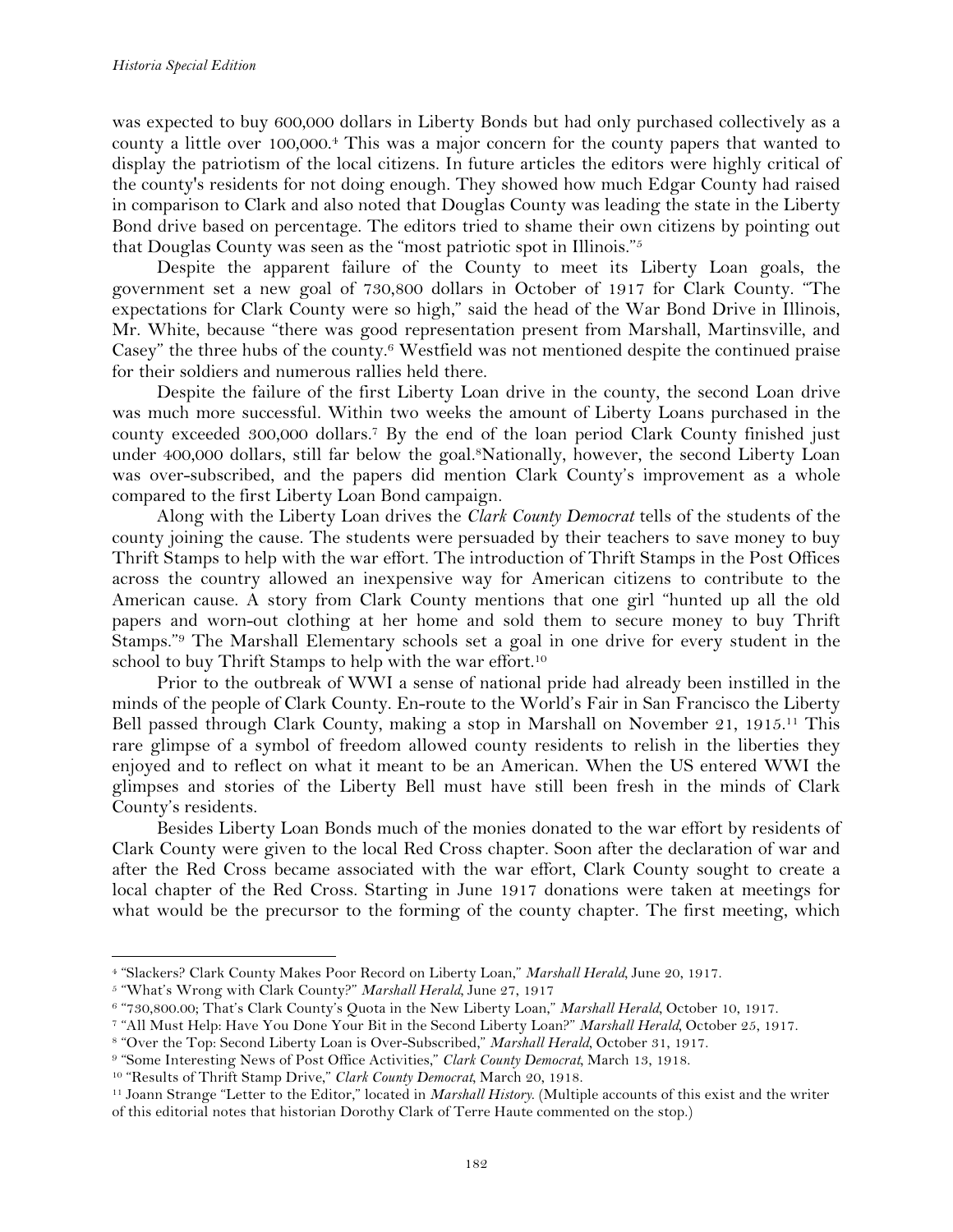was attended by people from all across the county, netted \$752.50. It was noted that during the "drive" for the week the county had taken in 8,000 dollars.<sup>12</sup>

Besides the county meetings held at Marshall, local meetings supporting the establishment of the Red Cross chapter were held across the county. At the same time as the late June 1917 meeting in Marshall was held another local meeting in West Union. This meeting was vital to the establishment of a Clark County Red Cross chapter in Marshall due to the remoteness of several towns in the Southeast corner of Clark County. The West Union meeting attracted residents not only from West Union but York, West York, and Walnut Prairie.13Involving communities away from the county seat allowed for the cause to be county wide instead of being only a local Marshall venture.

By July of 1917 the Red Cross's membership in the county had reached 1,194, still far short of the quota of 3,527. In order to help achieve the quota established by the Red Cross's drive for one million members, the first week in August was designated as "Humanity Week." Marshall organized many events to recruit members. During the week, church bells as well as the county courthouse bell rang constantly to remind the community of the men overseas. The Marshall chapter of the Red Cross sought to compel community members to make donations or more importantly join as members to try and meet the county quota.<sup>14</sup>

The great success of the Red Cross in Clark County, and across the nation as a whole, it naturally led to some criticism. Stories of clothes donated to the Red Cross being seen worn by collectors flooded the newspapers and may have made some people wary to donate time and money to the cause. Local newspapers picked up stories from the national press concerning the problem, which was blamed on German propaganda to try and inhibit the local war effort at home.<sup>15</sup> Despite these accusations against the Red Cross, membership continued to rise and the membership in Clark County by Christmas of 1917 numbered nearly 2,000.16 In July of 1918 Dr. I. W. Lee of Casey volunteered his services for the Red Cross and left for France.<sup>17</sup>

Local funds from the Red Cross were needed in May of 1918 to help with a local natural disaster. The famed tornado of 1918 ravaged most of neighboring Coles County and left 88 dead.18 Donations and relief from the local communities as well as aid from the Red Cross helped to rebuild the shattered lives of those in Charleston and Mattoon. It was lucky that the Red Cross had become as popular and successful as it had so that people were in a "giving" mood, as this horrible natural disaster greatly affected neighboring counties and people were ready to give and help those affected.

The patriotism of the county toward the war effort also had a potential dark side. Although the majority of the county's citizens were of German descent, there is virtually no information available concerning anti-German sentiments in the county during WWI. There are, however, a few interesting aspects of the county's German population.

Throughout Clark County there were several pockets of residents of German descent. There were several churches, such as the Zion Church, near present day Mill Creek, that preached their sermons completely in German up until nearly the turn of the century. However, despite discontinuing German sermons, Sunday Schools were still conducted in

<sup>12</sup> "The Red Cross Drive," *Marshall Herald,* June 27, 1917.

<sup>13</sup> "Red Cross at West Union," *Marshall Herald, June 27, 1917.*

<sup>14</sup> "Red Cross in New Drive: Humanity Week in Progress to make Membership a Million," *Marshall Herald,*  August 1, 1917.

<sup>15</sup> "Knocking Red Cross, the Institution whose Sole Relief Work," *Marshall Herald,* October 31, 1917.

<sup>16</sup> "Over the Top: Christmas Red Cross Drive is a Great Success," *Marshall Herald,* December 26, 1917.

<sup>17</sup> "Will Do Red Cross Work," *Marshall Herald,* July 17, 1918.

<sup>18</sup> "Dead in Tornado Number 88," *Marshall Herald,* May 30, 1918.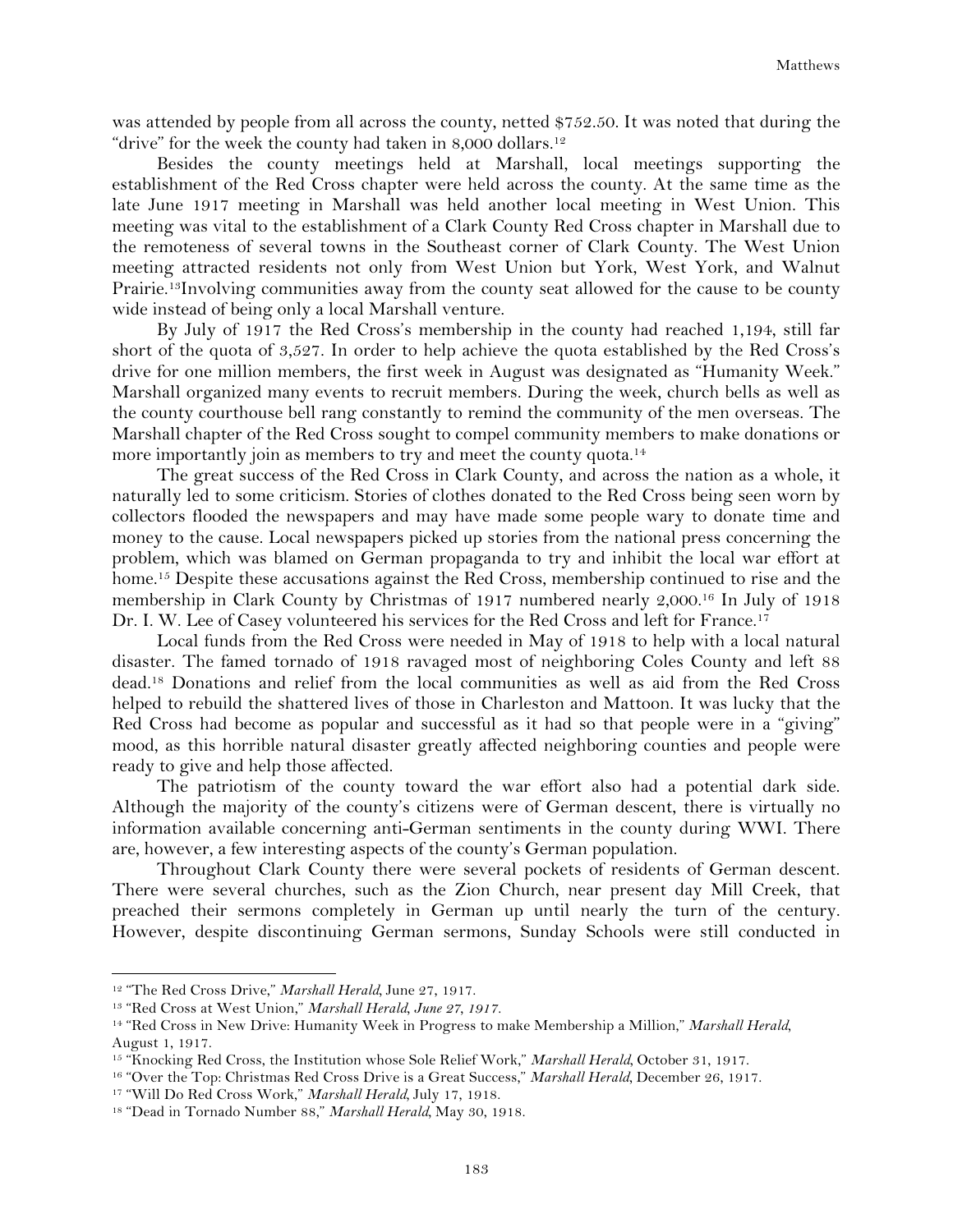German up until WWI. Zion Church was not the only German speaking church in the county. The Trinity United Brethren Church in downtown Marshall was also German speaking.19

In many communities across Illinois and America there was widespread prejudice against German Americans. Sometimes this prejudice turned angry and violent. Local newspapers from this time period show no such resentment towards Clark County's large German population. It was even noted in one newspaper article that in Oliver Township a man of German descent came in and bought \$1,000 worth of Thrift Stamps. After this purchase the Post Master is quoted as saying he wants "to be put on record as finding the German-Americans in the country very patriotic."20 One man of German descent, George A. Shotts, gave his life on the battlefields of France and is recognized as one of the fallen on the veteran's memorial on the county courthouse lawn.

Despite the acceptance of Germans in Clark County national prejudices did sometimes seep their way into the local area. Once in a while the local newspapers would publish articles that included governmental anti-German sentiments. In January of 1918 the *Clark County Democrat* published an article informing residents that non-US citizens of German descent were required to register as "German alien enemies" of the United States if they were not already naturalized citizens. However, it was noted in this article that the Germans would be allowed to file naturalization paperwork, but the process would not start until after the war was over.21

In June of 1918 another notice was published in the *Clark County Democrat* which once again called for the German people to register if they had not already done so. This article stated at the top that the Eastern Judicial District of Illinois required the paper to publish this article. This particular notice was concerned with German females over the age of 14 having to register in the local Post Office if they were not natural citizens of the United States.22 This law itself, although making sense from the standpoint of registering illegal aliens, did buy into the German war hysteria and the anti-German sentiments in the country. Officials in Clark County where there was a large German population were forced to adhere to this law and register their people, despite the lack of animosity towards their German residents.

The most obvious way to display one's patriotism, of course, was to join up to fight. Some men, who were exempt from service, felt compelled to serve their country and requested that despite their deferment they be sent overseas. One example was a young man from West Union named McKinley Grubb who was given a deferment without his knowledge because he was needed to work on the family farm. Once he found out that he had been deferred he personally contacted the Exemption Board. Grubb walked all the way from West Union to Marshall, "a distance of almost twenty miles," to demand his chance to fight the Kaiser<sup>23</sup>

Men of all types enlisted in the cause. The local State's Attorney, Olen R. Clements, volunteered his services and was sent to officers' training school in Atlanta.24 Many men who enlisted in the armed services were farmers by occupation or hard laborers. As the Clark County men volunteered to serve, they were sent in groups to various locations. In 1917 many men were sent to Camp Taylor in Kentucky. In 1918 most of the men were sent to Camp Dix in New Jersey. These included men who had volunteered or were drafted early in the

<sup>19</sup> Joann Strange, "Little Germany," *Marshall Independent,* in notebook at Marshall Public Library entitled "Marshall History."

<sup>20</sup> "Some Interesting News of Post Office Activities," *Clark County Democrat,* March 13, 1918.

<sup>21</sup> "Post Office News," *Clark County Democrat,* January 23, 1918.

<sup>22</sup> "Alien Registration Notice," *Clark County Democrat,* June 5, 1918.

<sup>23</sup> "Tell it to the Kaiser," *Clark County Democrat,* May 1, 1918.

<sup>24</sup> 'Will Go September 1," *Clark County Democrat,* August 21, 1918.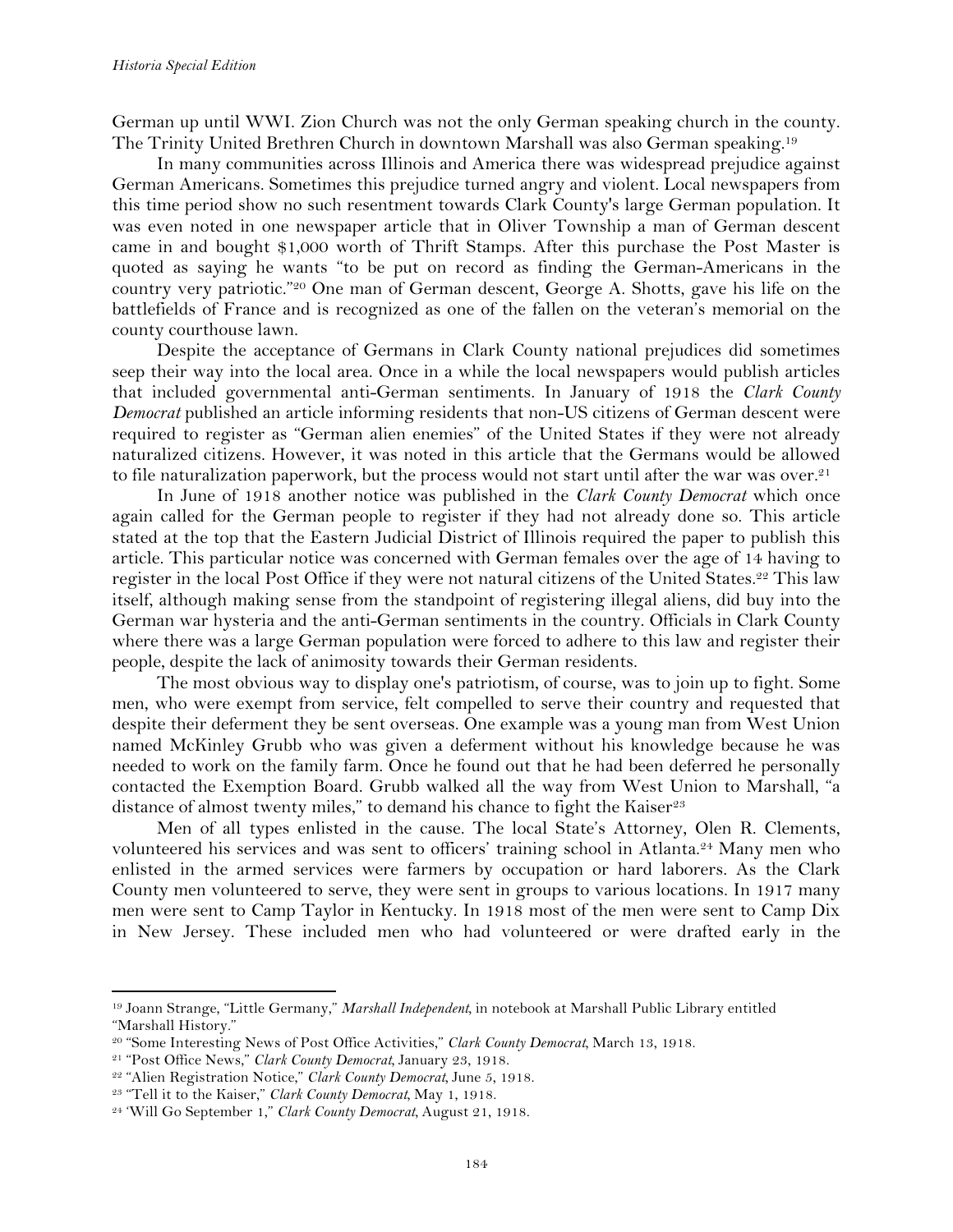year.25One of the men drafted soon after America entered the war in 1917 was Harry H. Kuhn of Casey. Kuhn immediately set about to write his will before being deployed. In his will Kuhn stated that he would leave all his belongings and effects to the Red Cross, including money obtained from his patented invention which was some type of picture hanging device.26 Later on as more men volunteered they were sent to Fort Thomas in Kentucky, Camp Gordon in Georgia, and Jefferson Barracks Missouri.27

Reflecting decades later on his time in the war Martinsville resident Harry L. Downey vividly recalled his experiences upon arriving in Europe. Downey told how as a member of the replacement division he came to the battlefields and was instructed before going to the front, to take all his extra clothing and allow the soldiers leaving to have them. Downey said, "The replacements were instructed to place all their extra clothing and change of underwear on a bed in a nearby old French castle…the battle veterans then exchanged the clean underwear for their lice-infected clothing."28 Downey's reflection on the conditions of WWI allows one to appreciate the dirtiness of life in the trenches and the unsanitary conditions faced by the enlisted men.

Another man who reflected on the unsanitary conditions was Okla Lindley. Lindley left Camp Merritt, New Jersey in June of 1918 to fight in France. On the way to France Lindley stated that the boat he was on was "a regular hell hole" due to the cramped quarters and the fact that the soldiers were not allowed to leave the bowels of the ship because of German submarines in the area. Lindley also said that on the way there one soldier died of pneumonia and "was thrown overboard in the Irish Sea" because the ship's crew was unable to preserve his body to be sent back to the States.29

There are many other letters from Clark County soldiers describing their war experiences that provide much valuable information. One such letter came from Everett Spivey of West York who was aboard the USS President Lincoln. After the ship was torpedoed, Spivey's description of his escape is reminiscent of a Hollywood movie. Spivey wrote, "While going up on deck the water was shooting past out one of the hatches and it nearly drowned me when I passed. The steam popping off made it difficult to hear orders and they were given by hand."<sup>30</sup> Spivey's mad dash started from the bowels of the ship and he was very lucky to escape. From his account 24 men drowned on the ship. Most of the soldiers that did escape with their lives did so by leaving behind most of their possessions such as their shoes and parts of their uniforms. Spivey explains that he was fortunate to escape with his uniform as well as his money.31

One of the most notable men who served his country was Herbert Huey. Huey was a private in Company A of the 125<sup>th</sup> Infantry. He was ordered to report to Georgia for training and consistently sent letters to his wife in Marshall, as well to his father. Huey was deployed very late in the war but still saw much action. In one letter he tells how he "took two<sup>rsic</sup>" bullet one in my finger and the other in my foot."<sup>32</sup> In January of 1919 Huey said that he "got a bed to sleep in the first bed I have slept [sic] in since I have been over here."<sup>33</sup> Again in his

<sup>25</sup> "Untitled Article," *The Marshall Herald,* April, 24, 1918.

<sup>26</sup> 'Soldier Boy Makes Will to Red Cross: Also Assigns Patent," *Clark County Democrat,* February 27, 1918.

<sup>27</sup> "Untitled Article," *The Marshall Herald,* May 29, 1918.

<sup>28</sup> "Doc Downey Remembers WWI," *Daily Reporter,* November 11, 1982.

<sup>29</sup> "Complete War Experiences of One Clark County Boy," *Clark County Democrat,* March 12, 1918.

<sup>30</sup> "Everett Spivey Ship Torpedoed," *The Marshall Herald,* July 10, 1918.

<sup>&</sup>lt;sup>31</sup> "Everett Spivey Ship Torpedoed."

<sup>32</sup> Personal Letter, Herbert Huey to wife, Clark County Genealogical Library, December 29, 1918.

<sup>33</sup> Personal Letter, Herbert Huey to mother, father and all, Clark County Genealogical Library, Jan 1919, Gellerhein, Germany.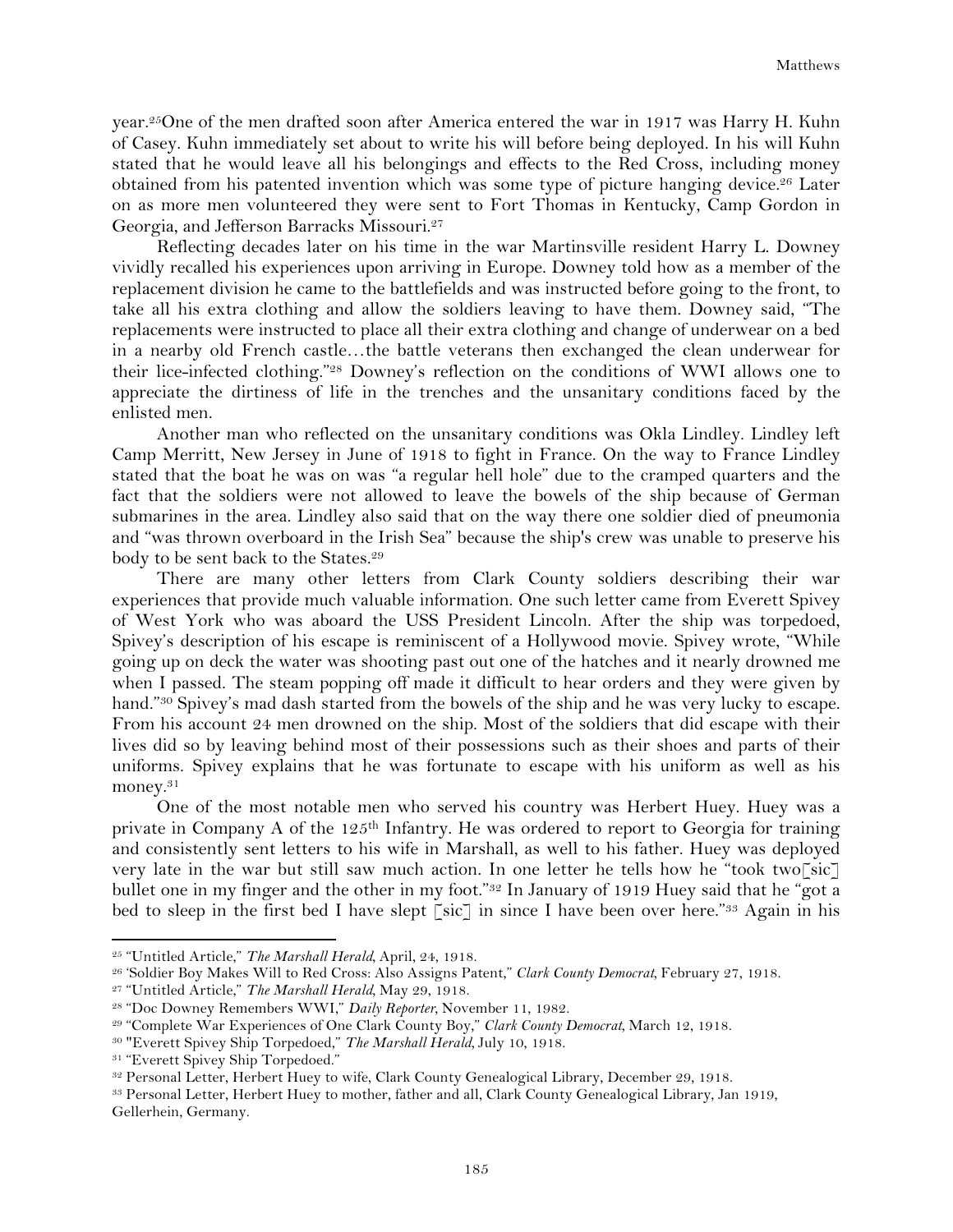next letter home Huey complained about his sleeping arrangements stating "I have slept in a bed but three night<sup> $\lceil s \rceil$ </sup> since I been over here."<sup>34</sup> Huey eventually came back from Germany, to Camp Grant, in May of 1919 and his experiences were later described by his daughter.<sup>35</sup>

Herbert's daughter, Vera, recounted some of the stories that Herbert told the family through his letters. One instance states that while on the ship to Germany "when it was really cold, his troop  $\lceil s \rceil$  had to sleep out in the freezing cold, and Herbert couldn't feel his feet. By morning they turned blue from frostbite." Vera also stated that upon returning from war Herbert brought back with him a medical problem and could not work. Besides this problem, Vera also stated that Huey was reluctant to talk about the war and would often have nightmares, sometimes "screaming and yelling someone's name that he knew in war."36

Another man who sent letters home was Otho Downey of Martinsville. In one letter Downey tells of some of the horrors he saw on the battlefield. His letters were published in the *Clark County Democrat.* Downey wrote, "It is a great sight to see the smoke from a battlefield with the dead and wounded lying about. When the bodies lie in No Man's Land for about a week, it is an awful task to bring them back for burial."37

In regard to how this affected the soldiers psychologically, Downey's attitude or mental state seemed to contrast a little from Huey's, at least in his letters. In commenting on life in the trenches Downey states that "you may think you have seen some awful sights, but you have not seen what I have seen. We get used to it and it doesn't seem to bother anyone."38 Downey's account offers some insight into the lives of the soldiers in battle but also sadly illustrates how the soldiers adapted to the horrors going on around them. Downey's letter to his parents at least showed that mentally he was doing fine in war. Unfortunately this would be his last letter. Downey was shot and killed July 19<sup>th</sup> 1918, after serving in the trenches for almost eighteen months.39

It should come as no surprise that the enlisted men who were sent overseas became heroes in the local communities, especially those who died. Westfield, for example, was well known at the time for holding numerous rallies promoting patriotism and Liberty Bond and Red Cross drives. In all, despite being a small community of a few hundred, Westfield sent 62 men overseas to fight the war. There were also 36 more men who were in service but never left for war.40One soldier that represented Westfield in the war effort was Ralph Weeden. Weeden was killed in the battlefields of France on October 6, 1918. It was noted that twenty other Westfield men served in the same Company and because of "their close association for the last eighteen months" the knowledge of his death "cast a shadow of gloom, sorrow[sic] and foreboding over the community."41 Weeden's loss brought great sadness to the small community. Not only was he just 19 years of age, but was also known by everyone in Westfield. This sense of loss was experienced throughout the war in communities all over the world. It

<sup>34</sup> Personal Letter, Herbert Huey to wife and children,Clark County Genealogical Library, March 10, 1919, Gulliem, Germany.

<sup>35</sup> Personal Letter, Herbert Huey to wife and children,Clark County Genealogical Library, May 1919.

<sup>36</sup> Vera Huey Interview, "Voices from Marshall's Past: Oral Histories collected from Residents of Marshall Illinois and the Surrounding Area Compiled by Friends of Marshall Public Library," Marshall Public Library, Marshall Illinois.

<sup>37</sup> "Is in France," *Clark County Democrat,* August 14, 1918.

<sup>38&</sup>quot;Is in France."

<sup>39</sup> "First to Fall in Action," *Clark County Democrat,* September 4, 1918.

<sup>40</sup> "History of Westfield Illinois and Northwest Clark County," *Marshall Public Library,* 1981.

<sup>41</sup> "Corporal Ralph H. Weeden Killed in Action: Westfield's First Loss on the Battlefield," binder in Clark County Geneology Library entitled *Honor Rolls and Memories WWI.*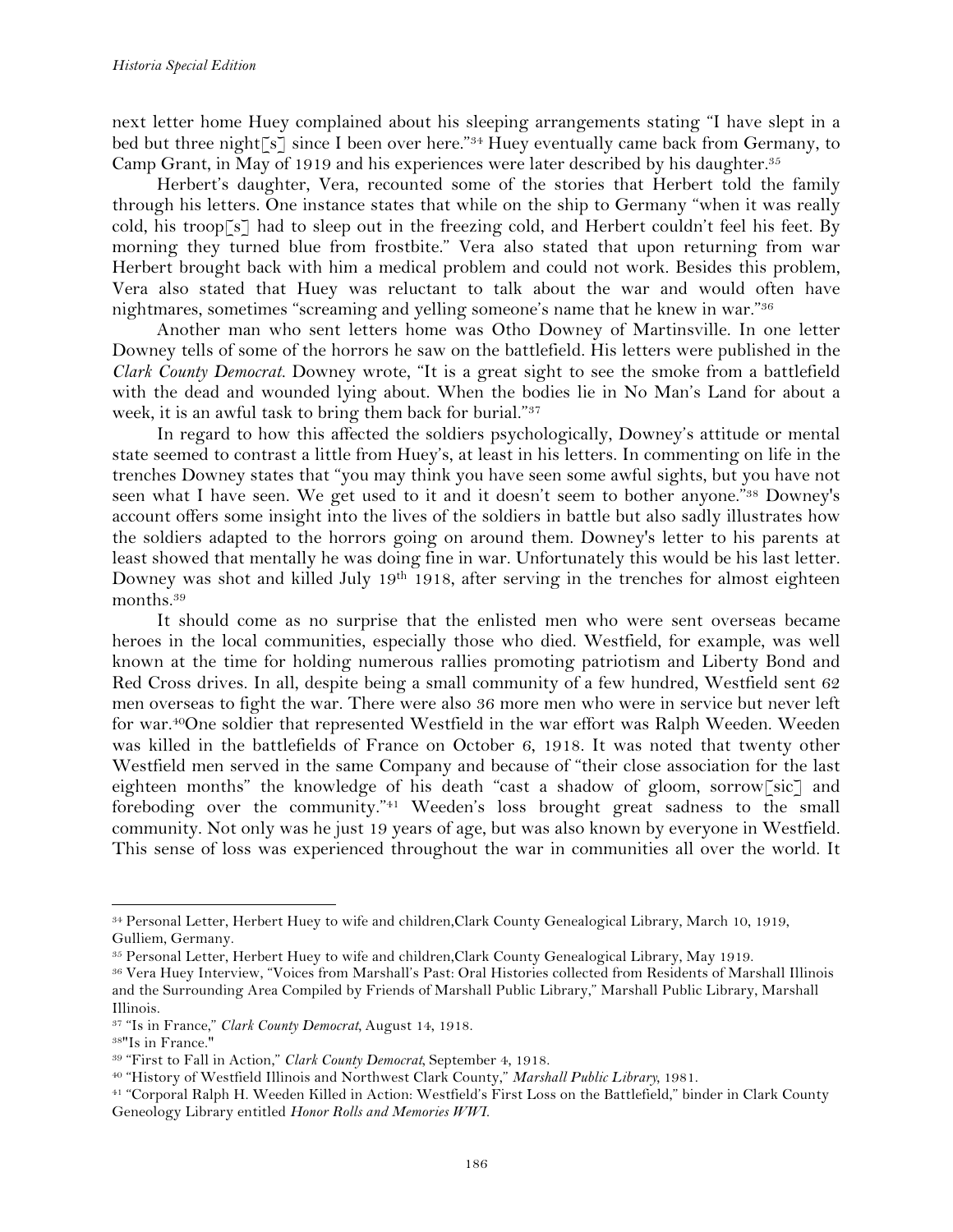was felt more so in Europe, where millions of males were killed. The feeling never got old and the loss of a young man from a small town was always felt by the community as a whole.

Despite the small size of Clark County, over 800 men served their country in WW1. Of these men who served their country at least 14 lost their lives. For some of there have been documented accounts of their deaths but for are a few there are not. One man that lost his life to the horrors of the war and never returned home was Robert Monk, who is buried in Flanders Field Cemetery in Belgium.

Robert Monk, who was from West Union, went overseas to Belgium and was soon transferred from the 84<sup>th</sup> Lincoln Division to the  $362<sup>nd</sup>$  Infantry Regiment, 91<sup>st</sup> Wild West Division. On his first day of his first battle, the Battle for the Spitaal Wood near Waregem, he was hit by machine gun fire in no man's land. Due to the heavy fire, the medics were not able to tend to him until hours later when the fighting had dissipated. Sadly, by the time the medics were able to reach him he had succumbed to his wounds. He was buried in the local American cemetery at Flanders Field, near the entrance.42

Monk was not the only Clark County resident who never returned home. Other men who were killed in action and never returned home included Jesse O. Burns and Harry Haddix. Burns served in the 39th Infantry, 4th Division and was killed in the Meuse-Argonne Offensive. Burns died during the Second Phase of the Offensive and was probably killed during the Battle of Montfaucon, as he was killed on October 14th, the height of that battle. Burns is buried in the Meuse Argonne American Cemetery.<sup>43</sup>

Harry Haddix served in the 58<sup>th</sup> Infantry, also in the 4<sup>th</sup> Division, and was killed during the Allied counter offensive, probably at the Battle of Soissons in France.<sup>44</sup> This major counteroffensive created massive casualties for both sides amounting to nearly 300,000 combined. Haddix was one of the men who died the first day and his body was never returned home. He too, just as Burns, is buried in the local American Cemetery. Two other Clark County casualties were Harry Clem and Fred Cormican, both of whom died of the Spanish Flu.45

A great account from the battlefield was given in 1982 by then 88 year old veteran Harry L. Downey from Martinsville. Downey describes how, during a charge to take out a machine gun nest, he was shot in the leg, shattering his femur. Downey explained that he was so sick while in the hospital that for a time he lay "blind and paralyzed." He even said that the doctors gave up on him after an operation that bloodied his mattress to the point that it "formed a puddle on the floor." Downey told how he was very weak and was only saved by the kindness of the nurses who would "walk into the countryside and [purchase] eggs at \$5 to \$6 a dozen with their own money." Downey described the conditions in the hospitals as outrageous and said that many men died of malnutrition. To combat this Downey observed that the nurses would steal rations from the officer's mess to help save the sick and wounded.<sup>46</sup>

It should be noted that due to the close proximity of Clark County to Terre Haute, Indiana, many Clark County men who served their country did so after enlisting at Terre Haute.William E. Bohn, a Martinsville resident, chose to enlist at Terre Haute to serve his country. Although he was from Clark County he was recognized elsewhere for his sacrifices.

<sup>42</sup> Research compiled by Patrick Lernout, Ypres Belgium.

<sup>43</sup> Research compiled by Patrick Lernout, Ypres Belgium

<sup>44</sup> Haddix's death coincides with the Battle of Soissons. He was killed in action during an offensive attack and the timing of this attack and his place in the area make it highly probable that he was killed in this battle although no mention of which battle he was killed in exists.

<sup>45</sup>*Certificate of Death: Fred Cormican*. Filed October, 5, 1918. State of Kentucky, State Board of Health: Bureau of Vital Statistics, Reg. Dist. No. 50, File No. 2215.

<sup>46</sup> "Doc Downey Remembers WWI," *Daily Reporter,* November 11, 1982.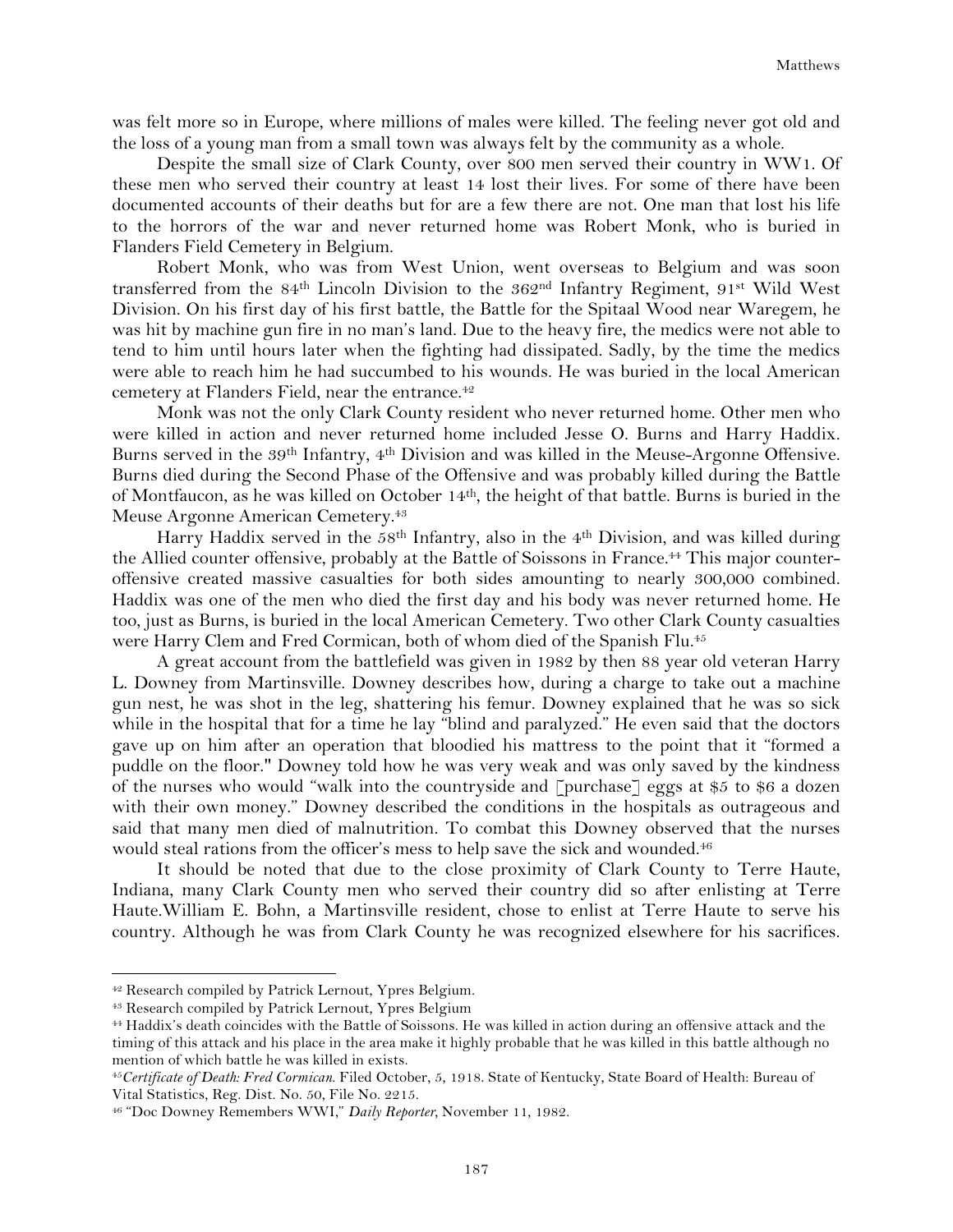After landing at Brest, France he died October 5, 1918 of Spanish Flu,which he contracted while aboard a transport ship. His body was shipped home and he was buried in the local cemetery in Darwin.47

The Spanish Flu, as well as other diseases, was a major threat to the US servicemen. In many of the letters from soldiers representing Clark County the flu, pneumonia, and small pox are brought up quite often in their descriptions. One soldier, Ora L. Bohn, wrote a letter home saying that his arm was hurting from all the inoculations he was receiving for small pox because of the contamination of the unit by one soldier. Bohn noted, regarding his company, that "we have had spinal meningitis, pneumonia, measles, mumps, and smallpox." He also stated in that "we were tested for germs the other day by running a swab about two feet long down our nose." Bohn's letter, which included some humor, does make clear, however, his frustration with his part in the war. He complains about the food and the fact that the soldiers had yet to be paid and were forced, due to the quarantine, to constantly sleep in tents with the other infected troops.48

While Bohn was under quarantine, the 1918 Influenza epidemic was in full force back on the Home Front as well. In Clark County the *Marshall Herald* noted that "67 cases were reported among high school pupils" in Marshall.<sup>49</sup> Because of the influx and frequency of this epidemic schools were closed in the county, sometimes for weeks at a time to prevent the spread of the disease that was ravaging the world.

With the outbreak of war an agricultural area such as Clark County had a unique duty to fulfill. Clark County's large farming structure made it possible for the area to help meet the demand for food needed in Europe. A problem with the draft was that most young men of the county were farmers and were needed in the fields in order to fulfill the large amount of work required to help feed Europe. Because of this problem many men claimed exemptions to the draft. Many were granted, but the fields were still consistently short-handed during the war, despite the governments' demand for increased agricultural output.

Throughout the course of the war various articles appeared in the county newspapers concerning the efforts of local farmers to produce crops for the war effort. It was not unusual for the newspapers to request that farmers try to plant some crops that were unusual for their fields. Thus, the term "Potato Patriots" was created, which referred to farmers who planted potato crops alongside whatever other crops they had.50 Another notice appeared that contained warnings concerning the slaughter of animals, and how farmers needed to let the animals mature before slaughtering them.<sup>51</sup>

Farmers in places such as Clark County played an important role in combating starvation in Europe and giving the Allies an edge over Germany. By using the United States as the provider of food for the armies the Allies had a huge advantage over the tiny Axis powers, despite the power of the German military. For this reason, areas such as Clark County became essential for the war effort once the United States entered the war. However, the issue of what was more important to the war effort for men of Clark County farming or fighting was always a topic of discussion and concern.

With the heavy emphasis on the war effort placed in the hands of farmers, the local farmers of Clark County began to organize themselves to improve their farms and livelihoods.

<sup>47</sup> "Obituary- William E. Buhn," *Clark County Democrat* August 4, 1920.

<sup>48</sup> Ora L. Bohn, "Letters for Our Boys," *Clark County Democrat,* February 13, 1918, p. 29.

<sup>49</sup> "The Influ is Here: Epidemic has Many Victims in Town and Vicinity," *Marshall Herald,* October 9, 1918.

<sup>50</sup> "Potato Patriots Needed," *Marshall Herald,* May 30, 1918.

<sup>51</sup> "Farmers Warned of German Error," *Marshall Herald,* May 23, 1917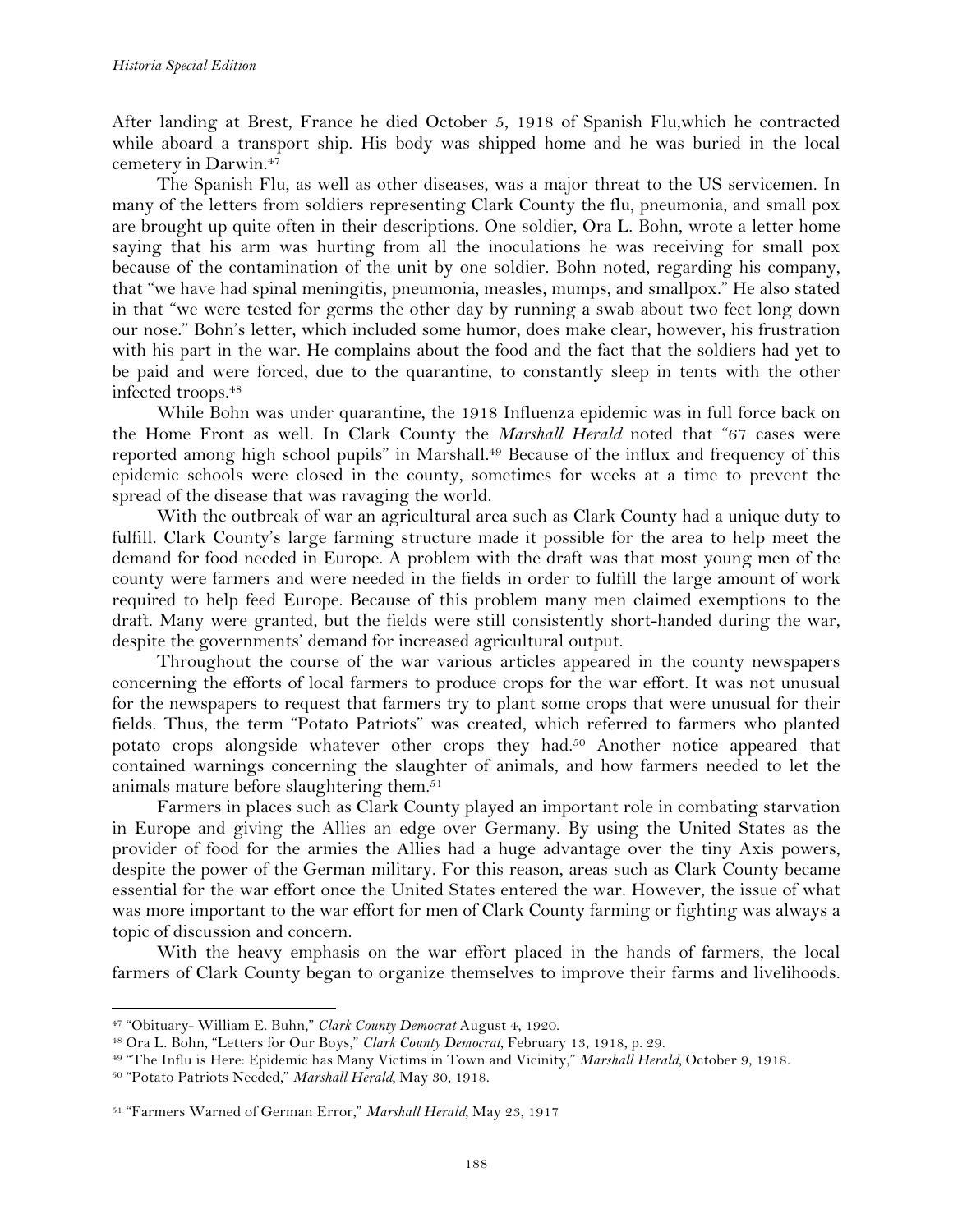When Clark County men began shipping off to war in early 1918, the farmers of Clark County began organizing themselves into a chapter of the Farm Bureau. After a few months of meetings and discussions the chapter officially joined the organization in February of 1918 with 600 members representing the county.<sup>52</sup>

Quite often there were stories in the local papers urging farmers to help out the Allied Cause. Titles of articles included captions such as "Europe Needs Food" and "War Bread Costly to British Government." These types of articles were placed side by side with instructions such as "How to make Oatmeal Bread" so as not to use up the wheat needed for the war effort. The most common caption that came with these notices included the phrase "Food Will Win the War." These notices concerning ways to save food to be used for the war effort ran in nearly every issue of the *Marshall Herald* in 1918. Always included were articles concerning how farmers should tend to their fields and the importance of the farmer.

Despite the call for all able-bodied men in Clark County to serve their country, there was also the need to have farm laborers to work the fields. Every so often when the *Marshall Herald*  would publish letters home soldiers would subtly address this issue. Ora L. Bohn wrote in one of his letters home that he would try and get a furlough to come home and help with the harvest due to the lack of "hired help" available in the community but he did not believe it would be granted.<sup>53</sup> Bohn was not alone, as many other soldiers wrote home inquiring as to how the harvest would be in the upcoming year.<sup>54</sup>

The pressures placed on American farmers to produce were directly related to the agricultural problems in the fields of Europe during the war. Many of the Clark County enlisted men in France wrote about the agricultural deficiencies there compared to back home. Sergeant Harry Dahl in his letters said that he noticed only young boys and elderly men working the fields in France and saw absolutely no young men in the rural communities of France. Of course this is reflective of the number of young men serving their country in Europe at the time.

Dahl later noted that he saw the French people as a bit backwards. He wrote that he slept in a barn built in 1774 that was new compared to other buildings in the area and that the farm equipment used in the fields, which had very poor soil, was ancient.<sup>55</sup> Other soldiers from Clark County mentioned the differences they perceived between France and the United States. Sidney Cox noted:

I believe Germany would have been all over France by now if it hadn't been for the good old U.S.A. France is a good country all right but they are a hundred years behind time. They devote too much time to wine and women. They have many acres of ground which are uncultivated when they might be raising useful farm products.<sup>56</sup>

Cox's perception of the French coincided with the common view the American troops had of the French as being a dirty, backwards type of people who needed to be bailed out by the Americans. Despite these negative views many Clark County boys had of the French they did sympathize with the people there.

<sup>52</sup> "The Farm Bureau," *Marshall Herald,* February 13, 1918.

<sup>53</sup> "Letters from Ft. Baker California," *Marshall Herald,* April 3, 1918.

<sup>54</sup> Various letters published in the Clark County Democrat throughout 1918. Located in Clark County Democrat Binder at Geneology Library, Marshall Illinois.

<sup>55</sup> "An Interesting Letter From a Soldier Boy in France," *Clark County Democrat,* October 30, 1918.

<sup>56</sup> "Somewhere in France," *Clark County Democrat*, October 2, 1918.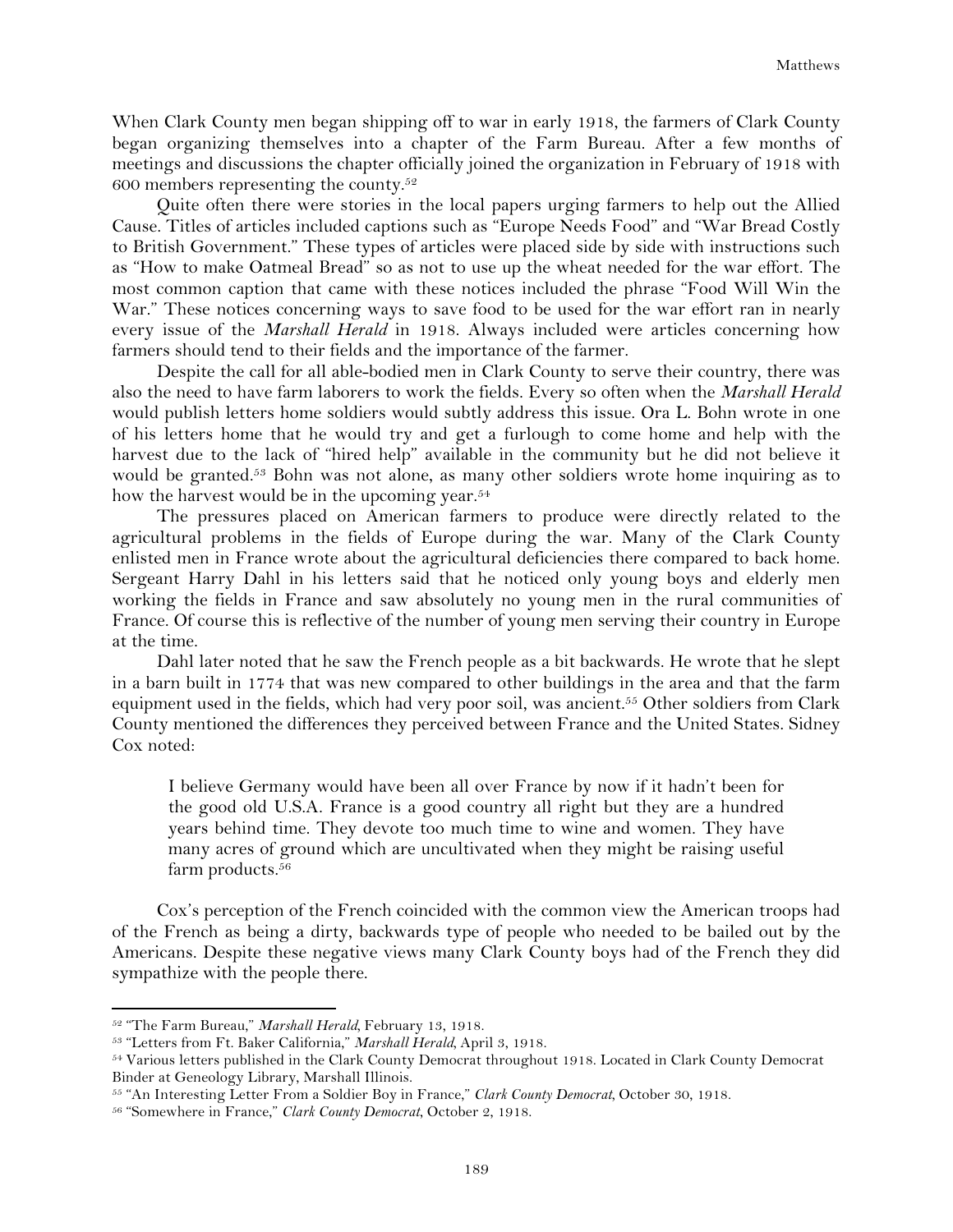Dahl acknowledged to his parents that "you cannot at home realize what these people have and are going through."<sup>57</sup>Cox also sympathized and helped to rebuild houses in France by cutting down forests to harvest the timber needed for re-building. Although he notes that "their houses are very old and all built of stone and roofed with tile," lumber was still needed for beams and floors.<sup>58</sup> The American soldiers of that area, being far behind the firing lines, were helping to harvest the timber, due to the lack of young men in the area, who were off in the trenches. It appears in Cox's letter that the timber was being used to simply help rebuild the old houses, but it is unclear whether this was due to age of the structures or if they were damaged by the war.

Some soldiers wrote of the different experiences felt they had as they found themselves in a foreign land for the first time. These soldiers were sent overseas to fight but were often enthralled by this new, strange, and exotic world of the area they were in. Thomas Livsley noted that while stationed in France he saw people of many races working together. According to the *Casey Banner Times* Livsley saw that "the French have employed negroes, Arabs, Turks, Chinese, and peoples of Europe in all labor of this kind and the American skilled labor was all that was necessary to bring into existence the modern construction work that now transforms France into an awakened country."59

Livsley was also one of many who mentioned the work ethics of the French. Livsley said "the French are slow. Their methods of doing daily tasks are so primitive that to the energetic Americans who strive for new things constantly quiet the persistence with which this nation clings to the past is unsatisfactory.60 Livsley, like so many other American soldiers, felt that France would be lost in the war if it was not for the American presence in Europe. The apparently backwards nature of the French in the eyes of the Americans led them to believe that they were in fact saving the primitive French people instead of fighting alongside them. Despite the contempt that some of the men had for the French the war did open up experiences to the men of Clark County who would have never seen the world outside of their hometown.

Grendel Bennett described how he was given orders while stationed in Hoboken, New Jersey to drive a "Liberty truck" filled with ammunition down Broadway Street in New York City across the new Manhattan Bridge to see how it handled.<sup>61</sup> An experience such as this must have seemed like a dream to these men who had never seen a city bigger than Marshall or Terre Haute. Some of these rural boys who went overseas commented on how different the countryside was. Dennis Pendleton noted how he saw the Argonne Forest and wondered how it would have been before the war, and also noted the mountainous areas that were quite different than the land in Illinois.<sup>62</sup>

When the men were sent off to European battlefields, some Clark County women went along too, serving as nurses. One of these nurses, Amy Smith, is recognized as being the first female member of the American Legion in Illinois, receiving her membership after the war.63 Some other nurses that served from Clark County included Jessie Spaugh and Blanche Liffick. After leaving the county for Ellis Island in late February of 1918, they arrived in France in mid April 1918 to help care for the wounded.<sup>64</sup>

!!!!!!!!!!!!!!!!!!!!!!!!!!!!!!!!!!!!!!!!!!!!!!!!!!!!!!!!!!!!

63Ortmann, L. K. "Clark County Hall of Honor" Last Modified 2005.

<sup>57</sup> "Two Interesting Letters From Boys in France," *Clark County Democrat,* October 2, 1918.

<sup>58</sup> "Busy Behind Front Line," *Clark County Democrat,* August 7, 1918.

<sup>59</sup> "Tells Interesting Experiences Overseas," *Casey Banner Times,* 1918.

<sup>60</sup> "The French Are Slow," *Casey Banner Times,* 1918

<sup>61</sup> "Letters From Training Camps," *Clark County Democrat,* July 31, 1918.

<sup>62</sup> "A Bunch of Letters From Boys in France," *Clark County Democrat,* December 18, 1918.

http://genealogytrails.com/ill/clark/military/ww1/ww1\_vets.html

<sup>64</sup> "Nurses Leave for War Service," *Clark County Democrat,* February 27, 1918 and